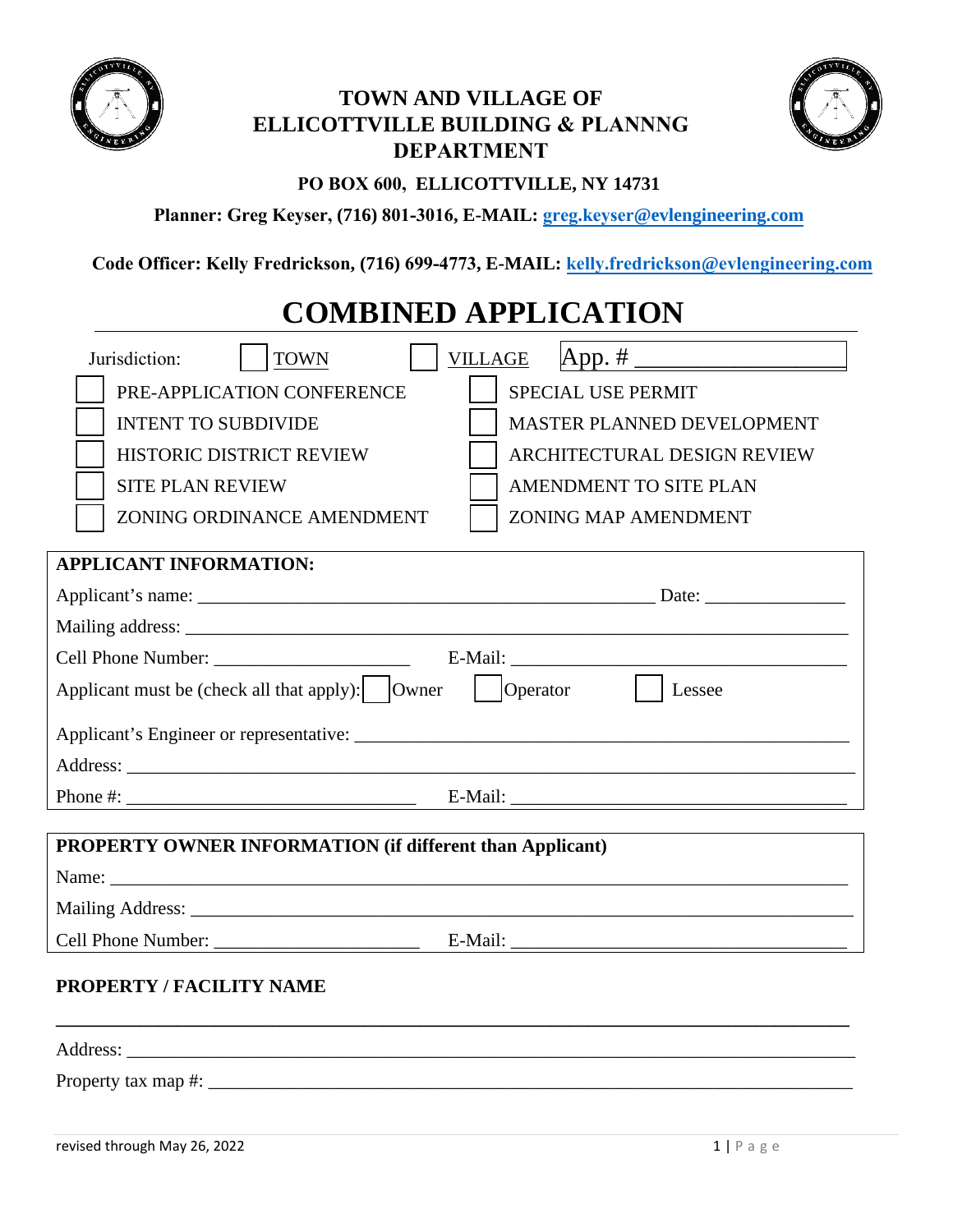## Current use of property:

Description of Proposed Project/Use (attach additional pages, survey and plans):

\_\_\_\_\_\_\_\_\_\_\_\_\_\_\_\_\_\_\_\_\_\_\_\_\_\_\_\_\_\_\_\_\_\_\_\_\_\_\_\_\_\_\_\_\_\_\_\_\_\_\_\_\_\_\_\_\_\_\_\_\_\_\_\_\_\_\_\_\_\_\_\_\_\_\_\_\_\_\_\_\_\_\_\_\_ \_\_\_\_\_\_\_\_\_\_\_\_\_\_\_\_\_\_\_\_\_\_\_\_\_\_\_\_\_\_\_\_\_\_\_\_\_\_\_\_\_\_\_\_\_\_\_\_\_\_\_\_\_\_\_\_\_\_\_\_\_\_\_\_\_\_\_\_\_\_\_\_\_\_\_\_\_\_\_\_\_\_\_\_\_

| Zoning Requirements from Town/Village Zoning Law                                               |                |                                                                                         |             |
|------------------------------------------------------------------------------------------------|----------------|-----------------------------------------------------------------------------------------|-------------|
| Side yard setback:<br>Minimum lot size: _______________                                        |                |                                                                                         |             |
|                                                                                                |                |                                                                                         |             |
|                                                                                                |                |                                                                                         |             |
|                                                                                                |                |                                                                                         |             |
|                                                                                                |                |                                                                                         |             |
| Site Information                                                                               |                |                                                                                         |             |
| Size of site: Size of area to be developed: Size of area to be developed: Sq. Ft.              |                |                                                                                         |             |
| Number of proposed lots:                                                                       |                |                                                                                         |             |
|                                                                                                |                |                                                                                         |             |
|                                                                                                |                |                                                                                         |             |
| If public utilities are proposed, are they available to site?                                  |                |                                                                                         |             |
| Sanitary Sewer:     Yes                                                                        | N <sub>0</sub> | Water:<br>Yes<br>N <sub>o</sub>                                                         |             |
| Will the project require the formation or extension of a Water and/or Sanitary Sewer District? |                |                                                                                         |             |
| <b>Sanitary Sewer:</b><br><b>Yes</b><br>  No                                                   |                | Water:<br>Yes<br>N <sub>o</sub>                                                         |             |
| Main Structure:                                                                                |                |                                                                                         |             |
|                                                                                                |                |                                                                                         | feet        |
|                                                                                                |                | Side yard setback:                                                                      | feet        |
|                                                                                                |                | Total of both side yard setbacks: __________                                            | feet        |
|                                                                                                |                |                                                                                         | _feet       |
| Usable Open Space: ______________%                                                             |                |                                                                                         | (village)   |
| Corner or interior lot?                                                                        |                | Other:                                                                                  |             |
| <b>Accessory Building:</b>                                                                     |                |                                                                                         |             |
| Description:                                                                                   |                |                                                                                         |             |
|                                                                                                |                | feet                                                                                    |             |
|                                                                                                |                | Setback from rear lot line: _____________feet Setback from side lot line: _____________ | feet        |
| revised through May 26, 2022                                                                   |                |                                                                                         | 2   P a g e |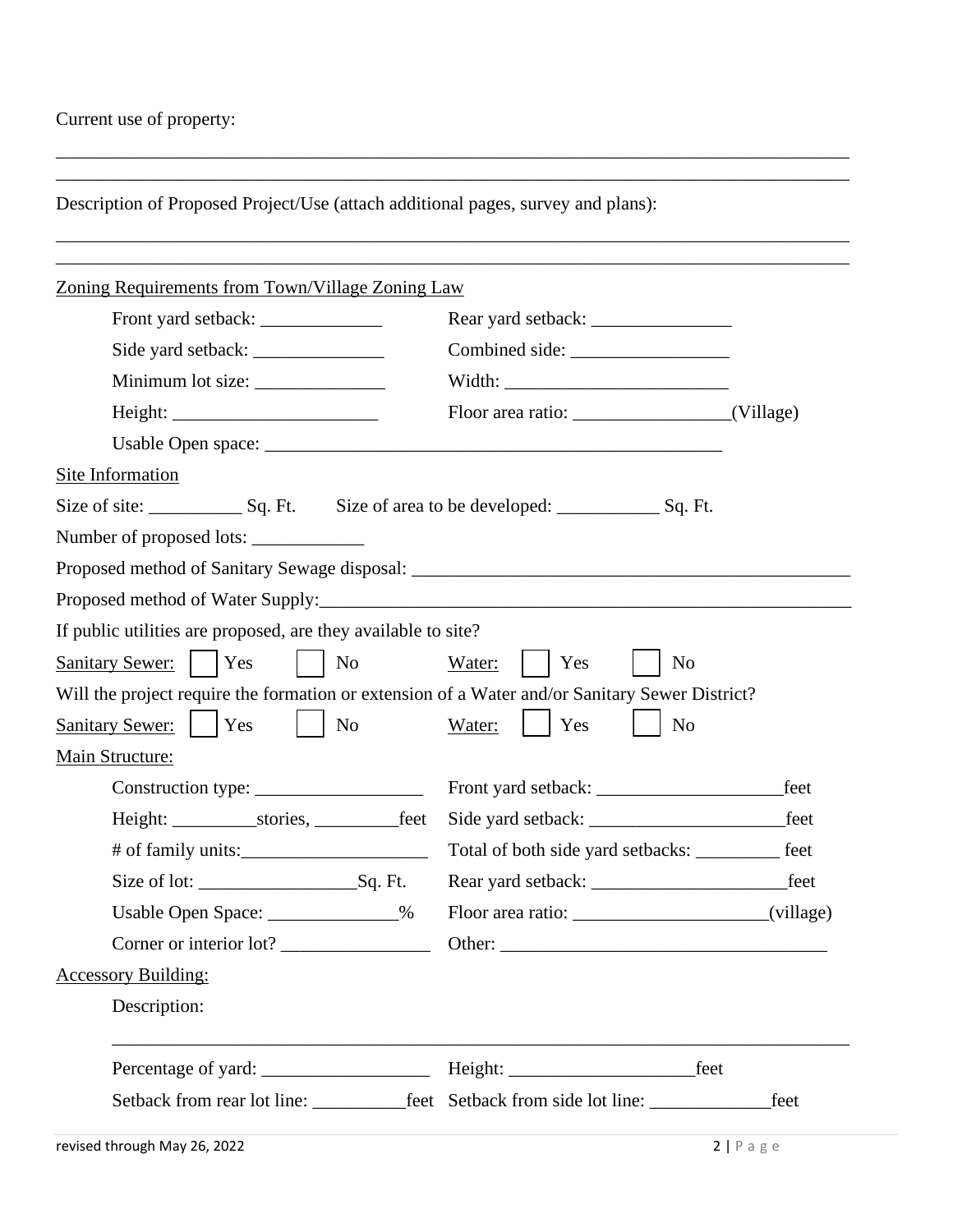Floodplain:

| FIRM Zone                                             | <b>RFE</b> |  |
|-------------------------------------------------------|------------|--|
| Flood Plain Development Permit Required?     YES   NO |            |  |

## **ATTACHMENTS**

Attach all relevant items listed in the Town/Village of Ellicottville Zoning Law for type of application(s) being submitted. Additional copies of all plans, documents and other application materials may be required. See attached list of required forms and information needed for type of application being submitted. Deadline for submittal is three (3) weeks prior to regularly scheduled meeting date. Meeting dates are subject to change by the Board Chair.

### **SIGNATURES**

Applicant and Owner (if different) must sign the application.

I hereby certify that I have examined this application and know the same to be true and correct. All provisions of laws and ordinances covering this type of work will be complied with whether specified herein or not. The acceptance or approval of this application does not presume to give authority to violate or cancel the provisions of any other state or local law regulating construction, land use or the performance of construction. I have read and am familiar with the Town/Village of Ellicottville zoning law that is relevant to this application(s).

Permission to inspect – I hereby consent to Town/Village of Ellicottville Staff inspection of the project site and adjacent property areas. Town/Village staff may enter the property without notice. Inspection may occur without the owner, applicant or agent present, If the property is posted with "keep out" signs or fenced with an unlocked gate, staff may still enter the property. Agency staff may take measurements, analyze site physical characteristics, take soil and vegetation samples, sketch and photograph the site.

| Applicant must be (check all that apply):                | Owner | Operator | Lessee |
|----------------------------------------------------------|-------|----------|--------|
|                                                          |       |          |        |
| Property Owner's Signature (if different than applicant) |       |          |        |
|                                                          |       |          |        |
| Property Owner's Name: Print                             |       |          |        |
|                                                          |       |          |        |
| Office use only:                                         |       |          |        |
|                                                          |       |          |        |
|                                                          |       |          |        |
|                                                          |       |          | (Date) |
|                                                          |       |          |        |
|                                                          |       |          |        |

revised through May 26, 2022  $\qquad \qquad$  3 | P a g e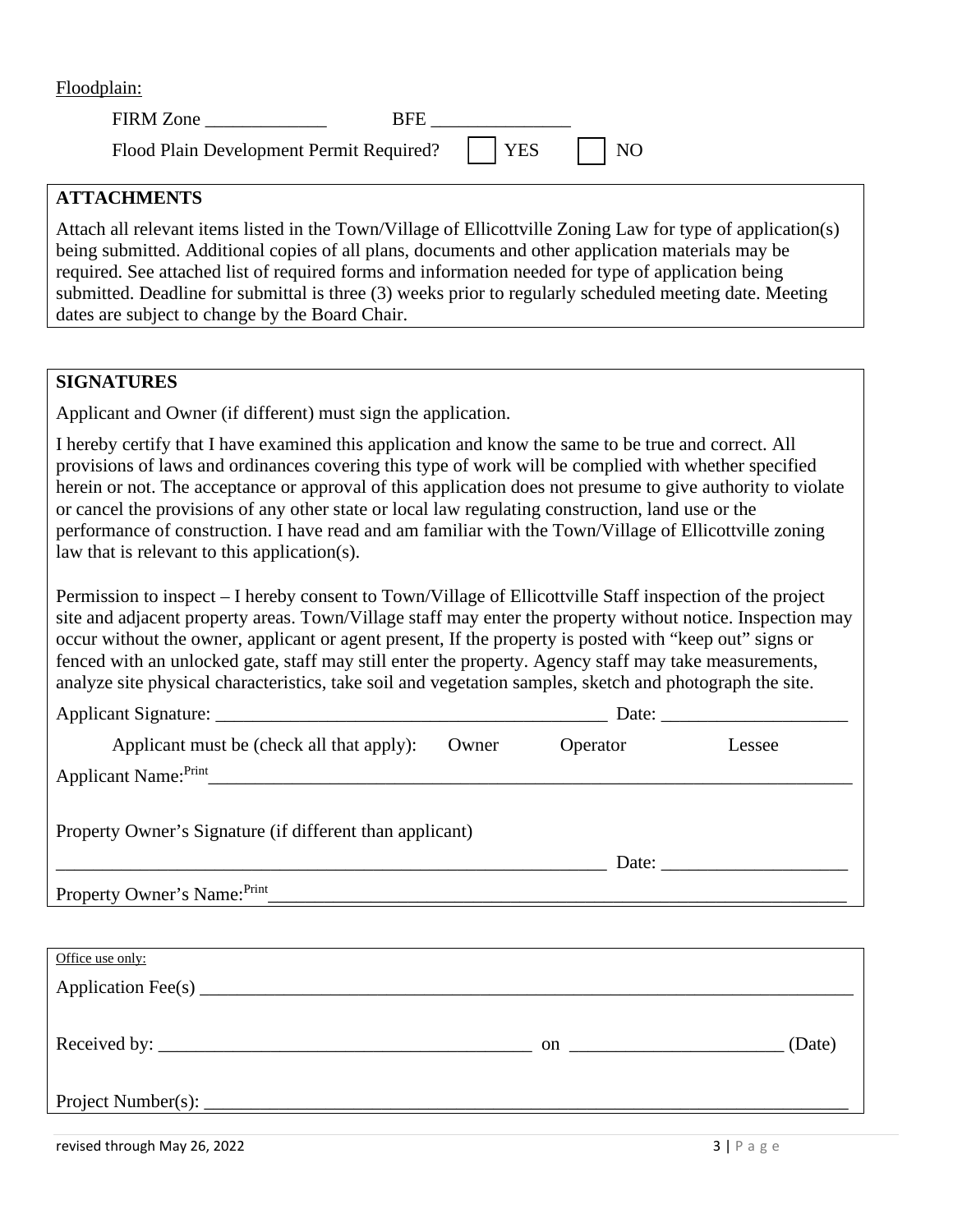

#### **TOWN AND VILLAGE OF ELLICOTTVILLE BUILDING & PLANNING DEPARTMENT PO BOX 600, ELLICOTTVILLE, NY 14731**

#### **PROCEDURES AND APPLICATION CHECK LISTS FOR VILLAGE PLANNING BOARD**

The Planning Board holds a work session the 1<sup>st</sup> Tuesday of the month at 4:30 PM in Town Hall (1 West Washington St. Ellicottville, NY). At the work session the Planning Board reviews the agenda items to determine if the applications are complete (or if supplemental information is necessary for the Planning Board meeting or public hearing.

The regular Planning Board meeting is held the 2<sup>nd</sup> Tuesday of the month at 5:30 PM in the Town Hall. The deadline for submittals for the Planning Board and ZBA is 3 weeks prior to the regular meeting. NOTE: hard copies (8 sets) of the required application materials are to be provided to Kelly Fredrickson, CEO at the DPW Building, 9 Mill Street, Ellicottville, NY 14731 by 3:00 PM. In addition to hard copies, electronic copies in .pdf format should be e-mailed to [kelly.fredrickson@evlengineering.com](mailto:kelly.fredrickson@evlengineering.com) and [gary.palumbo@](mailto:gary.palumbo@aecom.com)evlengineering.com . This will facilitate a timely review and provide electronic files for future reference.

Once an application is submitted for a given monthly meeting – the Village Planner and CEO will not accept revisions after the submittal deadline. The Village Planner and CEO will review the application and determine if it is ready to be put on the Planning Board's agenda for their regular meeting (2nd Tuesday). Plans should be considered "frozen" until after review or action by the Planning Board. Unless requested and agreed to at the work session  $(1<sup>st</sup> Tuesday)$ , revised plans will not be accepted in hard copy the night of the regular meeting or public hearing (2<sup>nd</sup> Tuesday). When agreed to by the Planning Board, late submissions must be preceded by electronic submission.

When their application is on the agenda the applicant and/or their design representative should attend meetings of the Planning Board in order to a) explain the project/application to the Board and b) to address the Board's questions. During the regular meeting (2<sup>nd</sup> Tuesday), the Planning Board will determine if the application is complete and sufficient for a meaningful public review. If so, they will set a public hearing for the next regular Planning Board meeting the following month.

Occasionally it is beneficial to request a Pre-application Conference with the Planning Board in order to a) describe the project intent, b) discuss the applicable review/approval process, and c) to come to consensus on the expected application content (or exemptions to the required materials/information). A Pre-application Conference with the Planning Board can be held during their scheduled meetings ( $1<sup>st</sup>$  or  $2<sup>nd</sup>$  Tuesday). Or a Pre-application Conference may be requested with the Building, Planning and Engineering staff.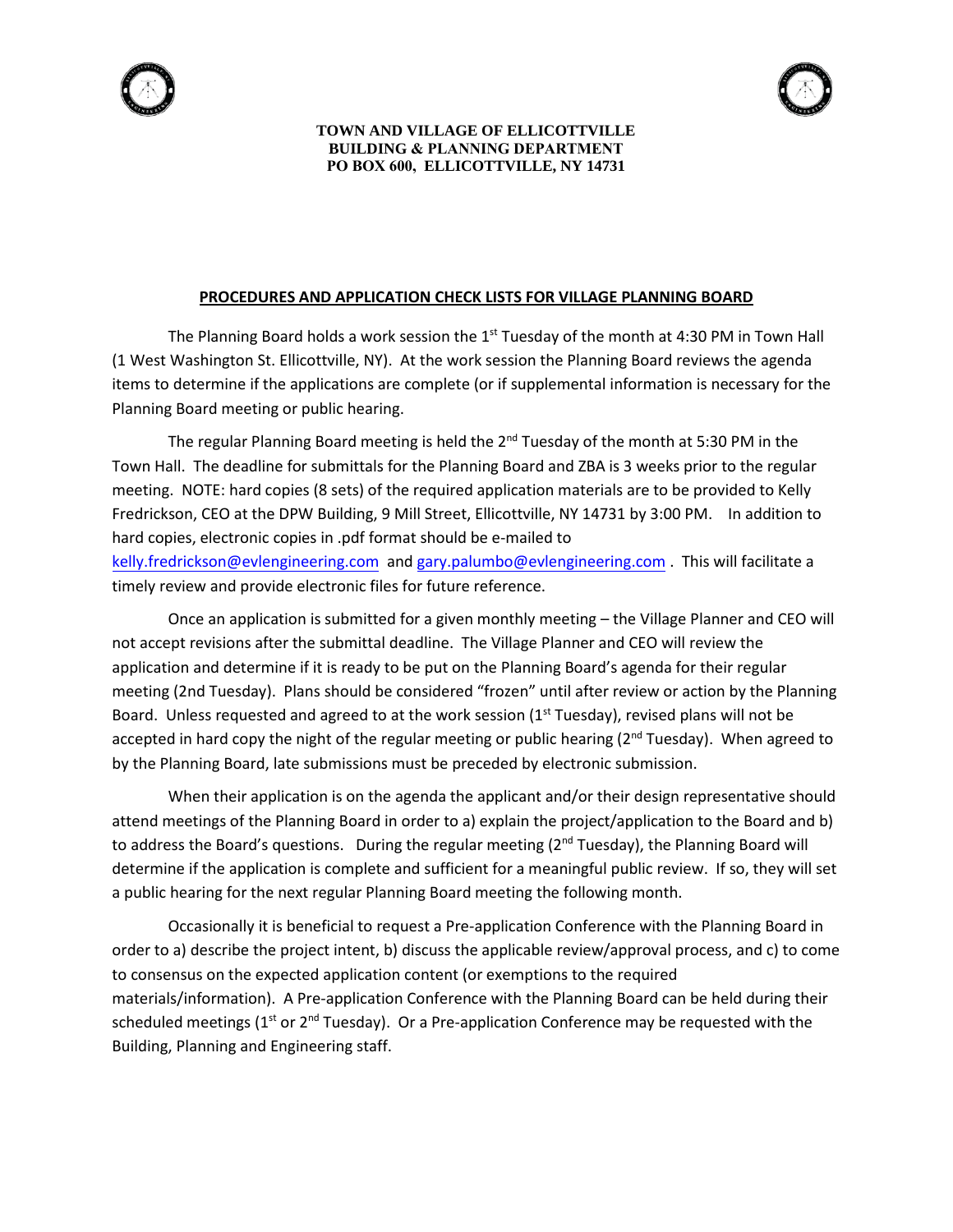

#### **TOWN AND VILLAGE OF ELLICOTTVILLE BUILDING & PLANNING DEPARTMENT PO BOX 600, ELLICOTTVILLE, NY 14731**

The following materials shall be submitted for an application to be reviewed for completeness and processed by the CEO and Planner. Application forms are available from the Code Enforcement Officer, or on the Town/Village website: [http://www.evlengineering.com/building-and-code](https://urldefense.proofpoint.com/v2/url?u=http-3A__www.evlengineering.com_building-2Dand-2Dcode-2Denforcement_&d=DwMFAg&c=TQzoP61-bYDBLzNd0XmHrw&r=yNHe8tkh7fibpP1C5y4iyQ8wuXakAA4qDJMwuRNFd4A&m=jC0cwiZ9SsPnAidM6g2T1z1B7S3YbuYrLAxknKvBXiw&s=Af-6HUGPUuKZD3unTY3QjLOumIJjUqr81oYwxMfw0Hw&e=)[enforcement/.](https://urldefense.proofpoint.com/v2/url?u=http-3A__www.evlengineering.com_building-2Dand-2Dcode-2Denforcement_&d=DwMFAg&c=TQzoP61-bYDBLzNd0XmHrw&r=yNHe8tkh7fibpP1C5y4iyQ8wuXakAA4qDJMwuRNFd4A&m=jC0cwiZ9SsPnAidM6g2T1z1B7S3YbuYrLAxknKvBXiw&s=Af-6HUGPUuKZD3unTY3QjLOumIJjUqr81oYwxMfw0Hw&e=)

#### **MINIMUM APPLICATION CONTENT FOR ZONING PERMIT**:

- $\Box$  Combined Application Form with all applicable sections filled out and with applicable signatures.
- $\Box$  Plot plan depicting existing and proposed construction with property lines and distances (minimum)
- $\Box$  Site Plan and/or Survey to scale (if available)
- $\Box$  Elevation Plans of proposed buildings

#### **MINIMUM APPLICATION CONTENT FOR SPECIAL USE PERMIT**:

The following is only a summary of application content outlined in Article 5 of the Zoning Local Law - Section 5-4:

- $\Box$  Application form for Zoning Permit and Site Plan Review and Special Use Permit
- $\Box$  Stormwater Management Plan (SWPPP)
- $\Box$  Floodplain application in accordance with Local Law 1-1994 (Flood Damage Prevention)
- $\Box$  written statement, which shall contain the following information:
	- o map of the site showing the existing conditions, site boundaries, proposed project/site changes, adjoining public streets and the neighborhood (Location map and Site Plan per Section 6-5)
	- o tax map number and the name of the owner of record
	- o general description of the project, and anticipated hours of operation
	- o if a multi-family dwelling is proposed, a description of the proposed ownership
	- o encumbrances, covenants, easements on the property
	- o development schedule indicating phased development
- $\Box$  If the applicant is not the owner of the property, the applicant shall submit a statement from the property owner that gives his/her permission for the application to be submitted
- Environmental Assessment Form Part 1
- $\Box$  All required fees
- $\Box$  Any other information that the Planning Board determines is necessary for meaningful review of the application, based on the nature of the project or the site.

The Planning Board may waive any submission requirement(s) it determines unnecessary to review a project.

#### **MINIMUM APPLICATION CONTENT FOR SITE PLAN REVIEW**:

The following is only a summary of application content outlined in Article 6 of the Zoning Local Law - Section 6-5:

- $\Box$  Application form for Zoning Permit and Site Plan Review
- $\Box$  A (location) map identifying the subject site in relation to adjoining public streets and the neighborhood